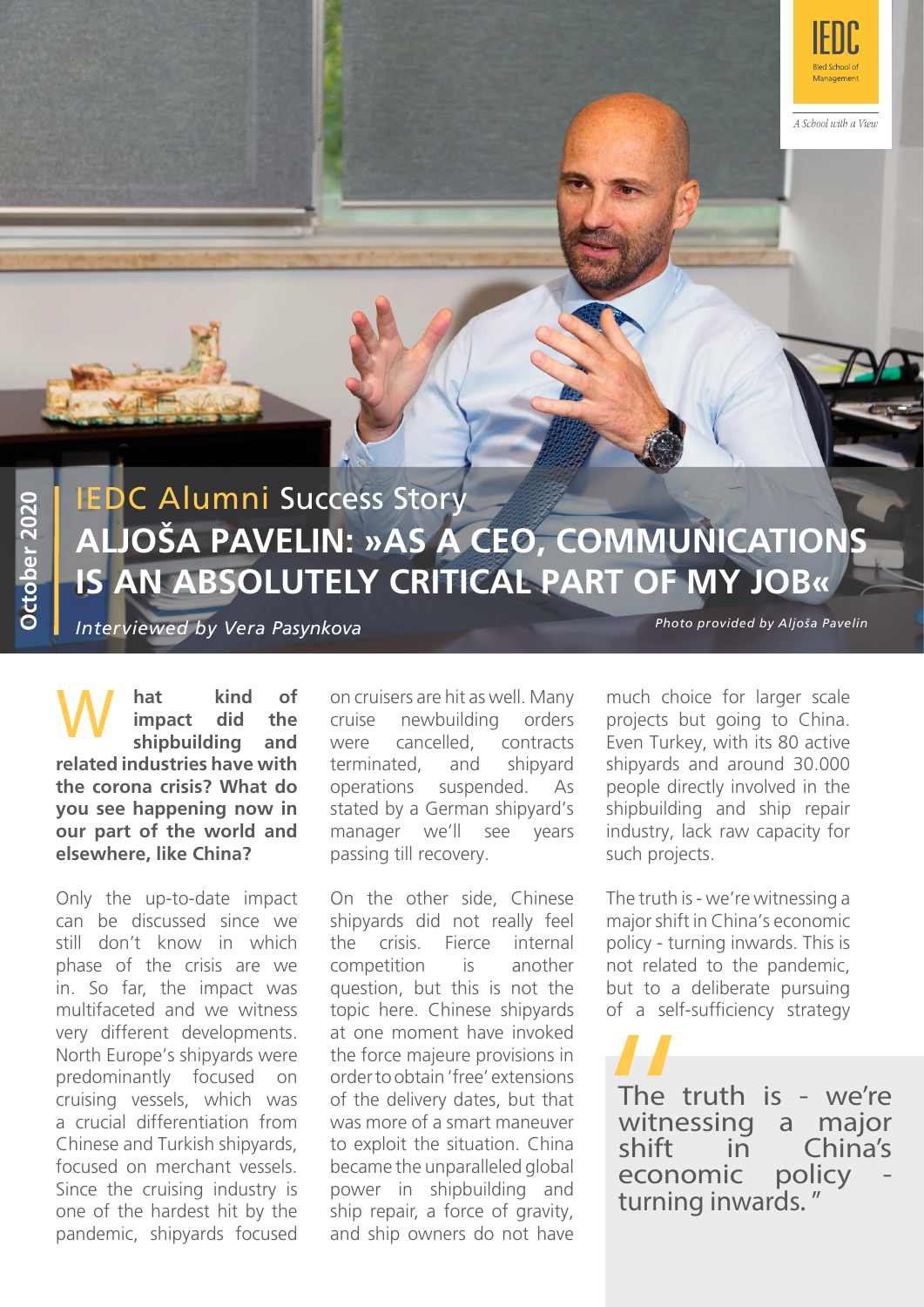which promotes a »dual circulation« model aiming to strengthen the domestic market. This shift was already underway, and the global disruption just accelerated it. A firsthand example: before the pandemic we had multipleentry visas and were able to deliver projects in China easily. Today we can't get visa at all, and even if you would get one, there are so many uncertainties and restrictions on traveling, accommodation, access to ports and shipyards that one simply can't do the work. Chinese shipyards saw their chance to force clients to use shipyard's expert workforce, taking a hard stand towards outside service providers, severely limiting their access to

shipyards. Even though this has become an annoyance to many clients, multiple factors are disabling them from moving from China. It's not easy to escape the gravity. However, many ship owners who were not tied to China, switched their vessels for repair to other countries, making a great year for Turkish shipyards and even for my Viktor Lenac (\*the company, that Aljoša worked prior joining PBM Group), filling their capacities to the fullest. Talking about volumes, it can be said that a drop from China filled a lake in Turkey. I must emphasize that the way

we're trying to manage this crisis is unsustainable. We fight a natural thing in an unnatural way and the consequences could be far reaching. I believe the Swedish model will generate least damage for the society as a whole at the end.

#### **How did your communications change with clients and internally**

making me really nervous and I truly hope I'll be back on a plane very soon, restoring relationships with clients. People do business with people, not holograms, yet ...

With internal stakeholders I communicate daily, face -to-face, using masks and respecting physical (not social!) distancing. I'm also



**in the last half a year? How do you think things will develop?**

As a CEO, this is an absolutely critical part of my job and I must admit I do not do it as I believe it should be done. My modus operandi is to be present, meaning visiting clients as much as possible. Clients closed themselves completely and digital means of communication proved not to be as effective (don't mix with efficiency) as ICT and telco industry wants us to believe. We do use software tools for video communication, but digital communication has its limitations, it is mentally and physically exhausting, so I avoid bothering clients too much. This part of my job is

able to travel to our offices in Romania, Bulgaria and Turkey, so here I do not feel particularly limited.

I truly hope I'll be back on a plane very soon, restoring relationships with clients. People do business with people, not holograms, yet ... I truly<br>
on a p<br>
restor<br>
with c

### **How about PBM Group? How this global lockdown impacted your business?**

2020 was a very good year for us, bringing fruits of good client relationship management in the past, and we faced strong growth, both revenue and profit wise. Yet, I'm a bit uncomfortable with the future if this global lockdown continues. It is true we're considering various scenarios of proceeding with our business, but forecasts are very fragile since things are changing daily. It comforts me that despite growing

"virtuality" of today's world (coronavirus is a nuisance and shall pass), humans will, for many years to come, keep having physical needs for food, water, clothes, energy. It means trading will continue, ships will be sailing, and someone will have to keep their engines running. We are top experts in marine engines and engine control systems and our quality and responsiveness will ensure enough work for us.

The truth is we keep growing. Our company in Turkey just started to work and the Baltics should be open beginning of 2021. Besides new revenue sources, I believe we have spread our risks as well.

**You have got an extensive experience in ICT industry – from R&D, project management, sales and marketing to business development, however, five years ago you went into the shipbuilding. What made you move? What kind of knowledge and skills from your previous jobs help you in your current position and company?** 

This process was initiated during my Bled experience and for some time I just felt it is time to move on. My inner drive to test my capabilities and discover boundaries is relentless and I always look for challenging environments. The story around my switching to ship repair industry is almost unbelievable and I can just say I was lucky enough to get a chance to lead an institution like Viktor Lenac Shipyard. Looking back now, I'm truly proud of the job I have done with my team there. I



was learning every day, from everyone, and I have learned a lot, but experience and knowledge brought from ICT industry and Bled, put me in a position from which I was able to look at things from another perspective. This saved me from being trapped into the ship repair paradigm and I was able to use common sense, rise above the situations and see things clearly. Of course, I wouldn't be able to do this without unreserved support from my management team, but I had to create this team, bringing some tough decisions. It would take too much time to explain in detail here what we changed, how and why, but key achievements were: a completely new marketing

and sales approach, increased productivity through more efficient business processes, a flatter organization and better people management. However, the most important change was that people started to feel important and respected, and I dare to say I knew almost every of 500 people by name. I was spending almost all of my time with them, every day, and they've recognized it and rewarded it with their trust.

This rise of the shipyard was fast recognized by the market and we were acquired by a renown Italian shipyard group. Shortly after the acquisition, I have decided to leave, since differences in business reasoning and seeing the